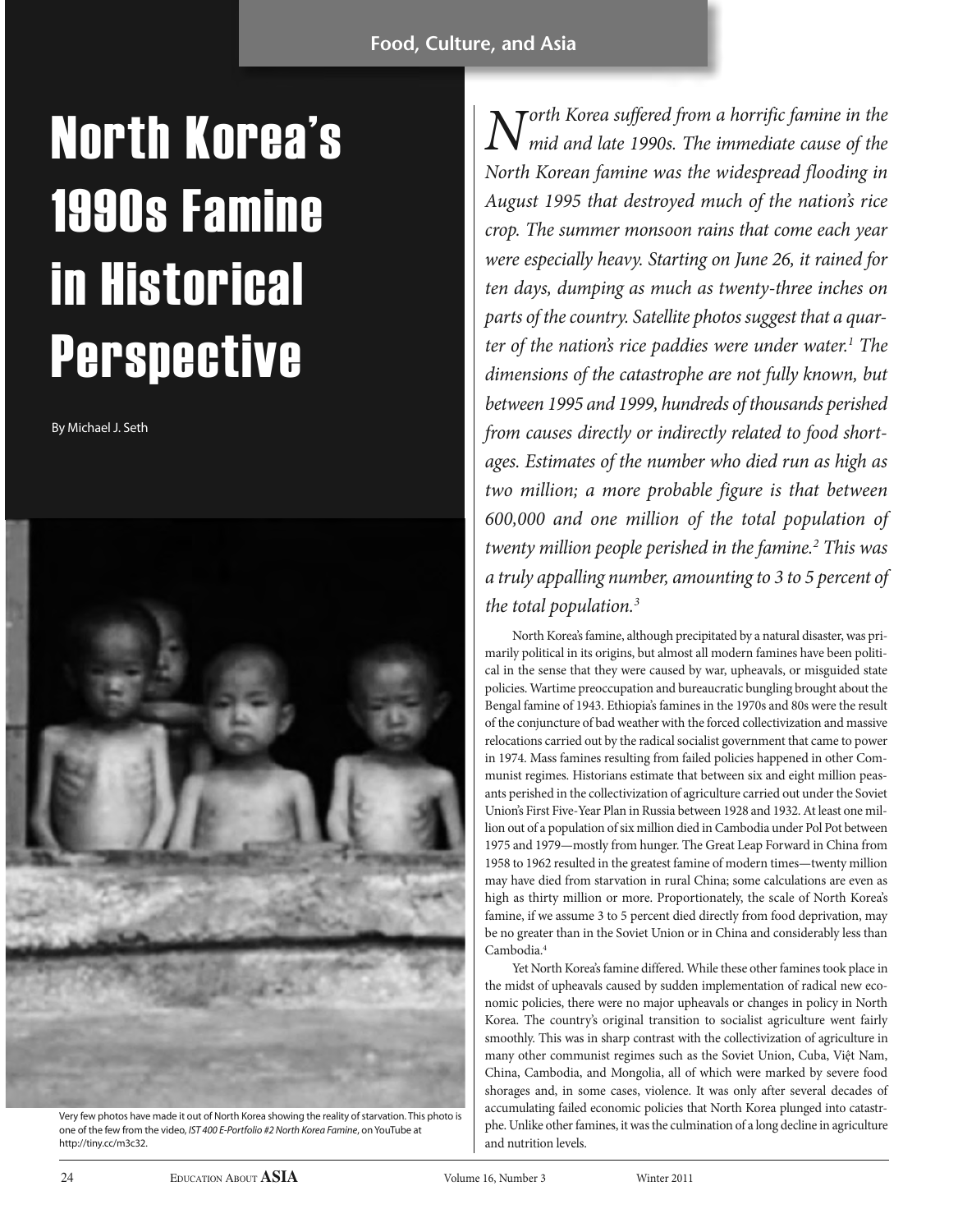North Koreans had been suffering from chronic food shortages for years. The country, about the size of Pennsylvania with a population of about twentytwo million at the time of the famine, possessed limited farmland and a short growing season. Most of the good agricultural land was in the south. With the 1945 division of the Korean peninsula, this food supply had been cut off. To overcome this handicap, the regime spent large efforts on elaborate irrigation systems, made heavy use of chemical fertilizers, and expanded the arable acreage by filling in the shallow seas along the west coast and by clearing forested mountainsides. Some progress was made in creating new farmland from the sea but at a great expenditure of resources. Geographic limitations were made worse by years of economic mismanagement and the problems inherent in North Korea's socialist system of agriculture. The state carried out a total collectivization in the 1950s that allowed for only tiny family plots, less than in most other communist states. From 1957, all trade in grain was strictly forbidden. Food was collected and rationed through the public distribution system. All decisions on production were made from the capital Pyongyang, where officials issued detailed instructions on what and when to plant at each collective farm. The ruling Korean Workers Party sent out propaganda teams to provide ideological training and encouragement to farmers.

The North Korean state approached agriculture in an industrial manner, emphasizing mechanization, chemicalization, and irrigation. Small plots of land were consolidated to create large fields that could be worked with tractors. Tractors were locally manufactured and put into use although the supply was never enough. Huge amounts of chemical fertilizer were applied to obtain high yields, and elaborate irrigation methods were employed. All this resulted in what one study calls "one of the world's most input-intensive agricultural systems."5

With the possible exception of a few years in the 1980s, food production was never able to meet basic nutritional needs, and chronic food shortages were common. Yet, the regime was unwilling to import substantial amounts of food, in part because it gave priority to spending its scarce funds on military-related technology and partly because of its juche ideology. Juche, loosely translated as self-reliance, was a mix of Stalinism, ultra-nationalism, and a near obsessive concern with self-sufficiency derived from the bitter experiences of Japan's harsh colonial rule and the horrendously destructive Korean War. Yet, North Korea remained dependent on aid from the Soviet Union and China, including the petroleum the former supplied at highly subsidized "friendship" prices. When Moscow demanded payment at the market price for its oil after 1989, North Korean agriculture suffered. Unable to afford the fuel for pumps,

irrigation systems ceased to operate, tractors became idle, and fertilizer production fell because petroleum was used in its manufacture.

The ending of cheap Soviet petroleum imports added to the problems created by unsound agricultural practices. Seeds were closely planted, making the crops vulnerable to pests and exhausting the soil. Rigid regulations made it difficult for farms to adjust policies to local conditions. The greatest problem was deforestation. The forested hillsides of this mountainous country were cleared to expand farmland, even in areas too steep to be suitable for planting crops. One aid official in 1997 observed entire hillsides torn away by erosion due to these shortsighted policies.<sup>6</sup> In a measure to deal with the scarcity of meat, the state encouraged livestock raising, especially poultry and pigs, but



Night satellite photo showing the contrast of the bright prosperity of South Korea against the darkness of North Korea. Source: http://tiny.cc/3i92e.

REACH YOUR Specialized<br>Asian **STUDIES** AUDIENCE

# **AAS MAILING LABELS**

Choose from the following:

- The AAS Membership List-approximately 8,000 scholars, students, and others Interested in East, South, and Southeast Asia.
- + The "Subscriber List"-1,500 libraries and other organizations that purchase publications from the Association for Asian Studies.
- . List of Asian Studies Programs, Centers, and Institutes in universities in the US and around the world.

#### **CHARGES:**

\$130/1,000 for cheshire labels, pressure-sensitive labels, or digital one-time use.

#### Specialized selections possible

Please contact Teresa Spence at tspence@asian-studies.org.

Association for Asian Studies, Inc., 825 Victors Way, Suite 310, Ann Arbor, MI 48108 USA Tel: 734-665-2490; Fax: 734-665-3801; E-Mail: tspence@asian-studies.org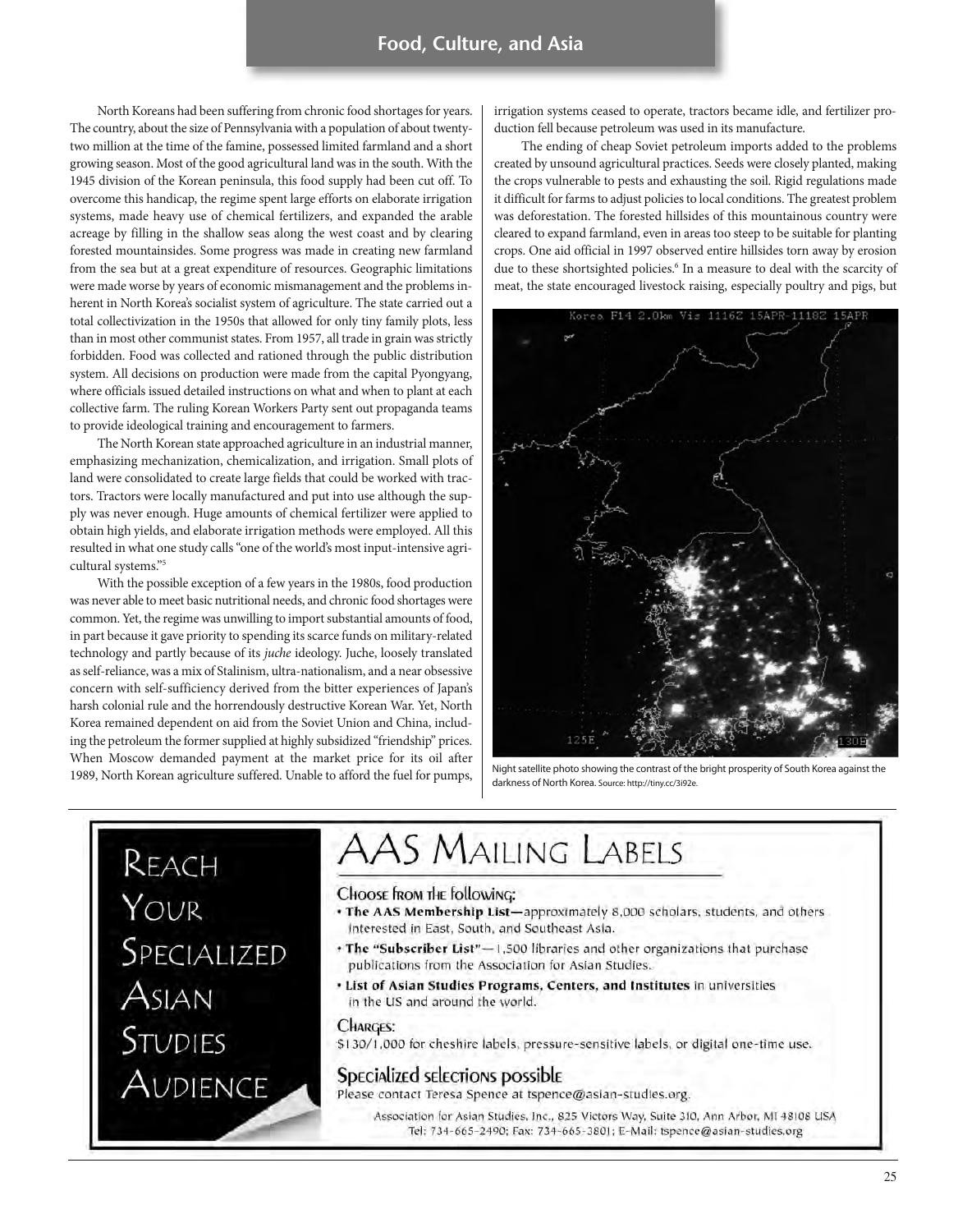this required feed. The state launched a campaign to encourage raising goats, although the country had limited grazing land, and goats further contributed to erosion.7 Deforestation and erosion contributed to the disastrous floods that were the immediate cause of the severe famine of the 1990s.

The result of failed agricultural policies was a slow deterioration in the diet of North Koreans that preceded the terrible floods of 1995. The diet of North Koreans (and of all Koreans) traditionally centers on white polished rice. Indeed pap, a common word for meal in Korea, literally means cooked rice. Rice is served with dishes of fresh or picked vegetables (kimchi), soup, and, when available, fish and small pieces of meat. Barley and other grains have traditionally been substituted for or mixed with rice when not enough rice was available. The ideal diet was expressed by Kim Il Sung when, using an old Korean expression, he told his people that, under socialism, they would be "eating rice and meat soup."8 The importance of providing rice for the North Korean diet was expressed in his widely publicized slogan "rice is socialism."9

But these plans to ensure that the people would enjoy their traditional foods were not fulfilled, and instead, North Korea suffered chronic agricultural shortfalls. With limited arable land, a shorter growing season, and more modest rainfall than South Korea, the North struggled to grow enough rice and other staple crops to feed the population. Kim Il Sung promoted corn as a substitute for rice, but corn was less nutritional and regarded by North Koreans as an inferior grain. It was often mixed with whatever rice was available to make it more palatable. In the 1990s, Kim Jong Il promoted potatoes to supplement the grain shortfall, but potatoes did not grow well in the acidic soils of the country, were more difficult to store, proved vulnerable to insect pests and diseases, and thus failed to gain acceptance as a substitute for rice.<sup>10</sup>

Food in North Korea was distributed through the public distribution system. Farmers received their rations after their crops were harvested. The nonfarming population received yanggwon (coupons) every fifteen days that could be redeemed at a state store. These were primarily for grain, although sometimes coupons for cooking oil, vegetables, and, on rare occasions—principally major holidays such as Kim Il Sung's and later Kim Jong Il's birthday—meat was also distributed. The amount of grain allowed depended on occupation and status. Soldiers, miners, and workers in heavy industry were allotted 900 grams, party members 700, and non-party office workers somewhat less. Women over fifty-five and men over sixty-one received 400 grams, children 200 to 300 grams. Status also determined what percentage of this was rice. Only officials and military officers received mostly rice. Ordinary North Koreans received mostly mixed grains, with the percentage of rice in their rations declining over time. By the 1980s and early 1990s, the majority of the people were receiving only 10 to 30 percent of their grain rations in rice; the rest was usually corn.<sup>11</sup> The rations for most people, at best, barely covered basic nutritional needs and, when possible, were supplemented by purchases in the very limited and restricted markets for meat and vegetables.

The problem for most North Koreans became not the quality of food but obtaining enough. Starting in the 1970s, rations were periodically cut. In the late 1980s, further cuts in rice rations were labeled as "patriotic rice," donations to the military. Evidence suggests that by this time, malnutrition was becoming widespread, and many children were underweight and short for their ages. The situation worsened when Soviet aid was cut off since North Korean agriculture had been built around the assumption of access to cheap imported oil. It was further aggravated when China, angered at Pyongyang's behavior in the 1994 nuclear crisis, demanded unavailable cash payments for imported corn. Those external factors, along with increased environmental degradation, greatly aggravated an already dire situation. By the early 1990s, the country may have only produced enough to cover 60 percent of its food needs.<sup>12</sup> The idea of getting by with less reached a grim point in 1991 with the slogan, "Let's eat two meals a day."13

To deal with the deteriorating economic and food situation, a few modest reforms were taken. The state increased the permissible scale of private gardens from eighty to 120 square meters, still tiny and still privately tended, not owned. It also extended the frequency and scope of farmer's markets and temporarily allowed the sale of grain.14 But these very modest measures were accompanied by more emphasis on double cropping and high-yield grains. Continuous use of land led to further soil degradation.<sup>15</sup> There was no attempt to carry out agricultural reform, as took place in China after 1978 and Việt Nam after 1986.

Thus, the famine was the culmination of a long and growing food crisis caused by misguided policies and pushed to a critical point, first by the loss of Soviet aid and then by the floods. The flooding itself was partly the result of poor management, and it may in fact have served as a face-saving way to seek aid, blaming an unaccountable natural disaster for what was the product of the failed juche-based economy.

The North Korean government had an unusual response to the famine caused by the long and growing food crisis. The government made some

Exciting, new ways to Support the Inture of Asian Studies ... and claim a tax deduction for 2011! The Association for Asian Studies welcomes contributions to the following: AAS Fund for International Exchange, to enable scholars from Asia to attend AAS meetings and visit campuses. AAS Fund for Young Scholars, to help graduate students to attend AAS meetings or dissertation workshops. ¢ AAS Endowment Fund, to ensure the AAS' ability to support the study of Asia far into the future. Find out more and make your donation today! Go to www.asian-studies.org The Association for Asian Studies is a  $501(c)(3)$  corporation and your contributions are tax deductible to the extent allowed by law!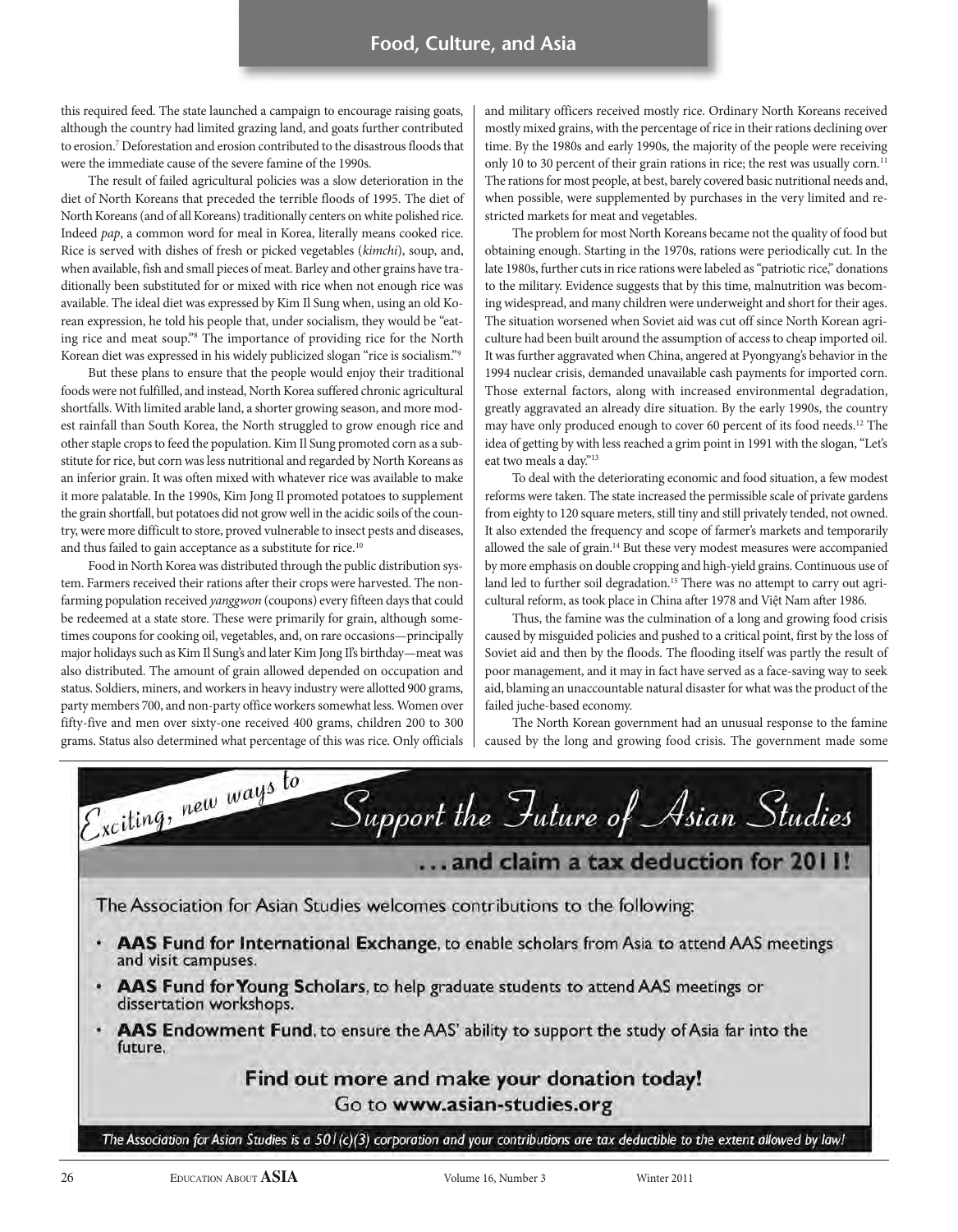gestures in the direction of seeking food assistance even before the famine. A UN World Food Program assessment team was invited in 1991 but was presented with no evidence of food shortages. In 1994, North Korea approached Japan on food aid yet did so without any display of urgency. Then, in 1995, it publicly reported the floods and openly sought help from foreign governments and international relief organizations. However, unlike other states, who have called upon the international community for massive assistance, the regime imposed unprecedented restrictions over the relief efforts. A number of foreign relief agencies came in, such as the UN-related World Food Program, the Food and Agricultural Organization (FAO), the United Nations International Children's Emergency Fund (UNICEF), and the World Health Organization. Some European countries also offered aid. By 2000, these international agencies were providing 40 percent of North Korea's food needs.

International aid workers, however, confronted a historically unprecedented situation with the restrictions over the relief efforts imposed by the regime. There was massive starvation, but unlike the usual chaotic conditions that accompany famine, they found a tightly controlled police state determined to limit interactions between relief workers and the people they were helping. Concerned with keeping their citizens ignorant of the outside world, North Korean officials insisted on managing the distribution of food. Aid workers complained about lack of access to victims and were frustrated over their inability to determine just where the food was going. Rumors circulated among donors, often proved correct, that food aid was being diverted to the military whose needs were the highest priority for the regime. This led to a controversy over whether food aid was being used to feed the army and party at the expense of others in more dire need, especially children, but the extent to which this was true could not be verified. There were also some disturbing reports that rice being supplied by Japan and South Korea was being resold abroad to earn foreign exchange.

Whole regions of the country were closed to international relief workers, including the northeast province of Hamgyŏng Pukto, which was believed to be the most severely famine stricken. The ability of international aid groups to understand the situation and assess needs was hindered by the North Korean government's efforts to limit the number of Korean speakers they could employ. Meanwhile, many aid organizations, exasperated by the restrictions Pyongyang placed on their activities, its insistence that they use only non-Korean-speaking personnel, and the lack of information over where food was being distributed, began to pull out. Other groups, by accepting these limitations and carefully steering away from politics, remained in the country.

Perhaps the most unusual aspect of North Korea's famine was that it occurred in a modern, industrial, largely urbanized state and struck the urban population especially hard. Major modern famines have taken place in predominantly rural societies and have impacted the countryside more than cities. The famines in Ethiopia occurred in a nation that was more than 80 percent rural and agricultural with only 10 percent living in cities. In China, at the time of the Great Leap Forward, nearly 75 percent of the population was agrarian; less than a quarter of the population was urban. Similarly, Cambodia and the Ukraine were predominantly rural societies at the time of the great periods of mass starvation. In all these cases, it was the non-urban populations that suffered the most. In contrast, by the 1970s, 70 percent of North Koreans lived in cities, the highest in Asia after Japan and much higher than in China today. Farmers made up less than 30 percent of the population. That percentage was probably still similar in the 1990s. While farmers certainly suffered, it was the urban population dependent on the public distribution system that felt the food shortage most severely when the distribution system broke down. Relief experts reported that besides those on collective farms in the flooded areas, it was factory workers, miners, and transport workers and their families that were in most dire need of food.<sup>16</sup> Workers abandoned factories to forage for food in the countryside, and schools emptied because students and teachers were too weak to attend class or were also scavenging for food.

The most acute hunger was found in the industrial cities of the northeast. Reports by refugees describe people abandoning work and school to search for food. Factory and office workers headed for the hillsides and collected whatever they could. Many crossed over the border illegally to China to sell anything they had for food to bring back to their families. Dogs and livestock of various kinds disappeared. People made what were called substitute or alternative foods, such as "green porridge," made from ground-up leaves and other vegetable matter mixed with a little grain.17Alternative foods were made from tree bark, leaves, grasses, and twigs ground and mixed with whatever else was available. The result was not only of little nutritional value but resulted in diarrhea, dysentery, and internal bleeding. Abandoned children, known as kotchebi, whose parents were too incapacitated to help them, off in search of food, or dead, wandered city streets and occupied abandoned factories and rail stations.18 Especially hard hit was the industrial city of Chongjin that became a virtual ghost town as people left in search of food or were too weak to leave their homes.<sup>19</sup> Only in Pyongyang, the relatively privileged capital, was food generally available, but starvation took place even there.<sup>20</sup>

Because rations had been severely reduced, people in major industrial cities had already been suffering from severe food shortage, malnutrition, and chronic hunger in the early 1990s. When the food rations faltered and stopped in 1995, they had few resources left to fall back on. Thus, the destruction of much of the rice harvest in the summer of 1995 severely impacted a population that was already debilitated by malnutrition. By the end of that year, many thousands of people, mostly the elderly, the ill, and young children, died of starvation. The situation only worsened in 1996. Already-damaged farmland

# Workers abandoned factories to forage for food in the countryside, and schools emptied because students and teachers were too weak to attend class or were also scavenging for food.

experienced more flooding during that summer. While the flooding was not as severe as the previous year, the accumulated effects of food shortages exacted a higher death toll. More perished in 1997 and 1998, although the food shortage was becoming less severe.

Children were especially hard hit. The 1998 joint European Union-UNICEF-WFP survey estimated that 62 percent of children were stunted (low height for age), and 61 percent were underweight.<sup>21</sup> Children exhibited signs of long-term undernourishment, including lassitude, susceptibility to minor illness and infection, increased mortality, and impaired cognitive functions. Foreign aid workers commented that children often appeared several years younger than their real ages. After 1998, conditions improved, and starvation was rarer, but chronic undernourishment remained a problem, especially for children. The limited foreign access to some of the most severely affected areas make the continued impact of the famine a matter of guesswork. In 2004, the United Nation's Fifth Report on World Nutrition found a sharp reduction in the number of underweight and stunted children, although the figure was still high.<sup>22</sup>

#### **Conclusion**

Gradually, conditions improved, and by 2004, the North Korean government began to close the offices of many foreign aid agencies. However, there were no fundamental changes in its agricultural policies. Some economic reforms were carried out in 2002, including the permitting of private markets, but starting in 2005, the state reimposed restrictions on private enterprise and retreated back to many of its old economic policies. Food shortages continued. The regime relies on food aid from its largest donors: the United States and South Korea. But